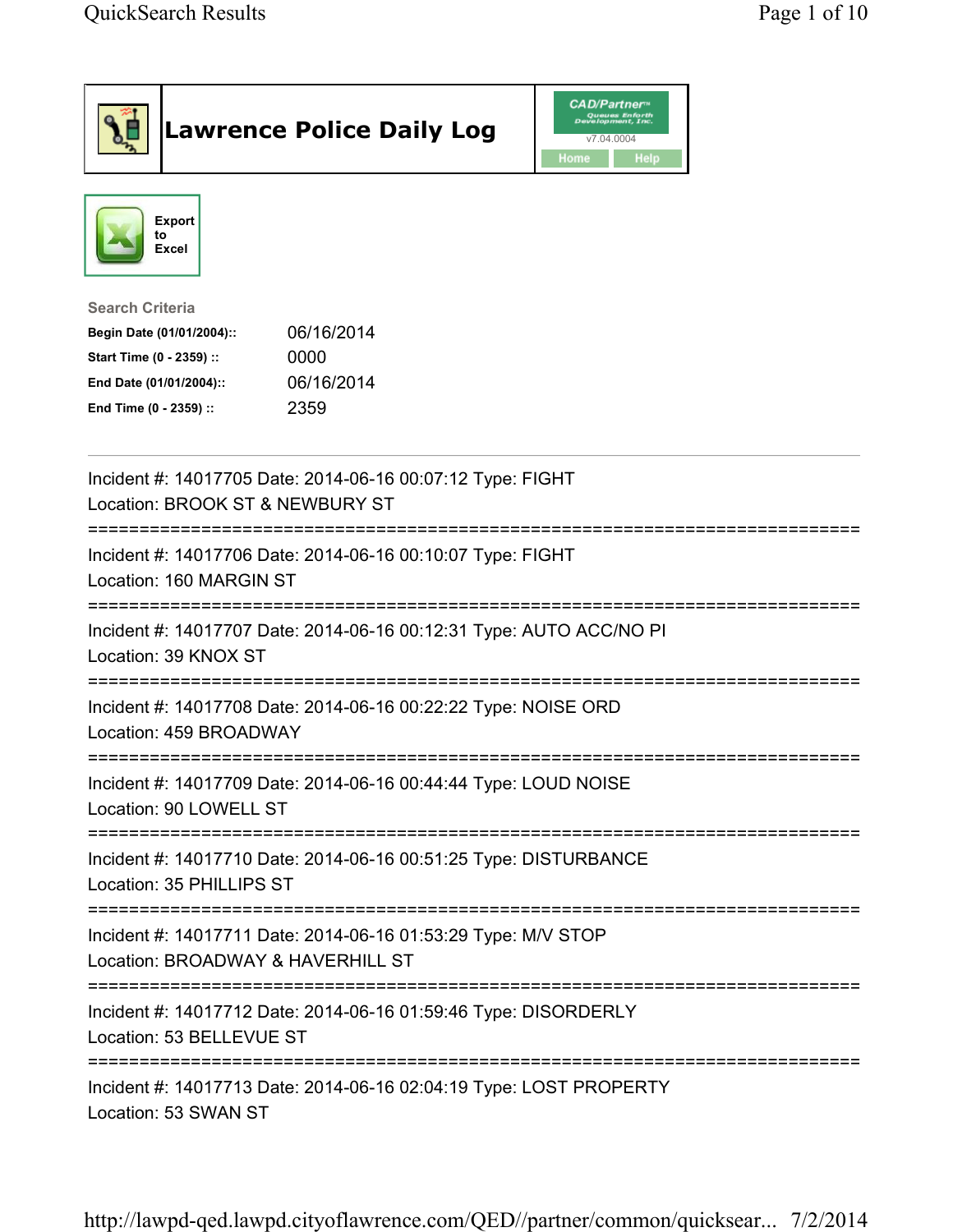| Incident #: 14017714 Date: 2014-06-16 03:03:53 Type: M/V STOP<br>Location: BROADWAY & HAVERHILL ST                                                          |
|-------------------------------------------------------------------------------------------------------------------------------------------------------------|
| Incident #: 14017715 Date: 2014-06-16 03:18:06 Type: NOISE ORD<br>Location: 6 DIAMOND ST<br>===================================                             |
| Incident #: 14017716 Date: 2014-06-16 03:51:21 Type: TOW OF M/V<br>Location: BEACON ST & MT VERNON ST<br>===========================                        |
| Incident #: 14017717 Date: 2014-06-16 04:08:41 Type: ALARMS<br>Location: 291 LOWELL ST                                                                      |
| Incident #: 14017718 Date: 2014-06-16 04:42:14 Type: B&E/MV/ATTEMP<br>Location: 3 DURANT ST                                                                 |
| Incident #: 14017719 Date: 2014-06-16 05:11:56 Type: FIRE/MV<br><b>Location: BOAT RAMP</b>                                                                  |
| Incident #: 14017720 Date: 2014-06-16 05:33:53 Type: HIT & RUN M/V<br>Location: 53 OSGOOD ST                                                                |
| Incident #: 14017721 Date: 2014-06-16 07:02:56 Type: SUS PERS/MV<br>Location: DUNKIN DONUTS / 123 LAWRENCE ST                                               |
| Incident #: 14017722 Date: 2014-06-16 07:17:08 Type: CK WELL BEING<br>Location: 457 HAVERHILL ST #1                                                         |
| Incident #: 14017723 Date: 2014-06-16 07:35:13 Type: DETAIL<br>Location: WENDELL ST & WEST ST                                                               |
| Incident #: 14017724 Date: 2014-06-16 08:01:22 Type: B&E/MV/PAST<br>Location: 9 BASSWOOD ST                                                                 |
| ;=====================================<br>Incident #: 14017725 Date: 2014-06-16 08:07:00 Type: ASSSIT AMBULANC<br>Location: 90 COOLIDGE ST<br>============= |
| Incident #: 14017726 Date: 2014-06-16 09:03:13 Type: MAN DOWN<br>Location: 28 BERKELEY ST                                                                   |
| Incident #: 14017727 Date: 2014-06-16 09:10:36 Type: ALARM/BURG<br>A                                                                                        |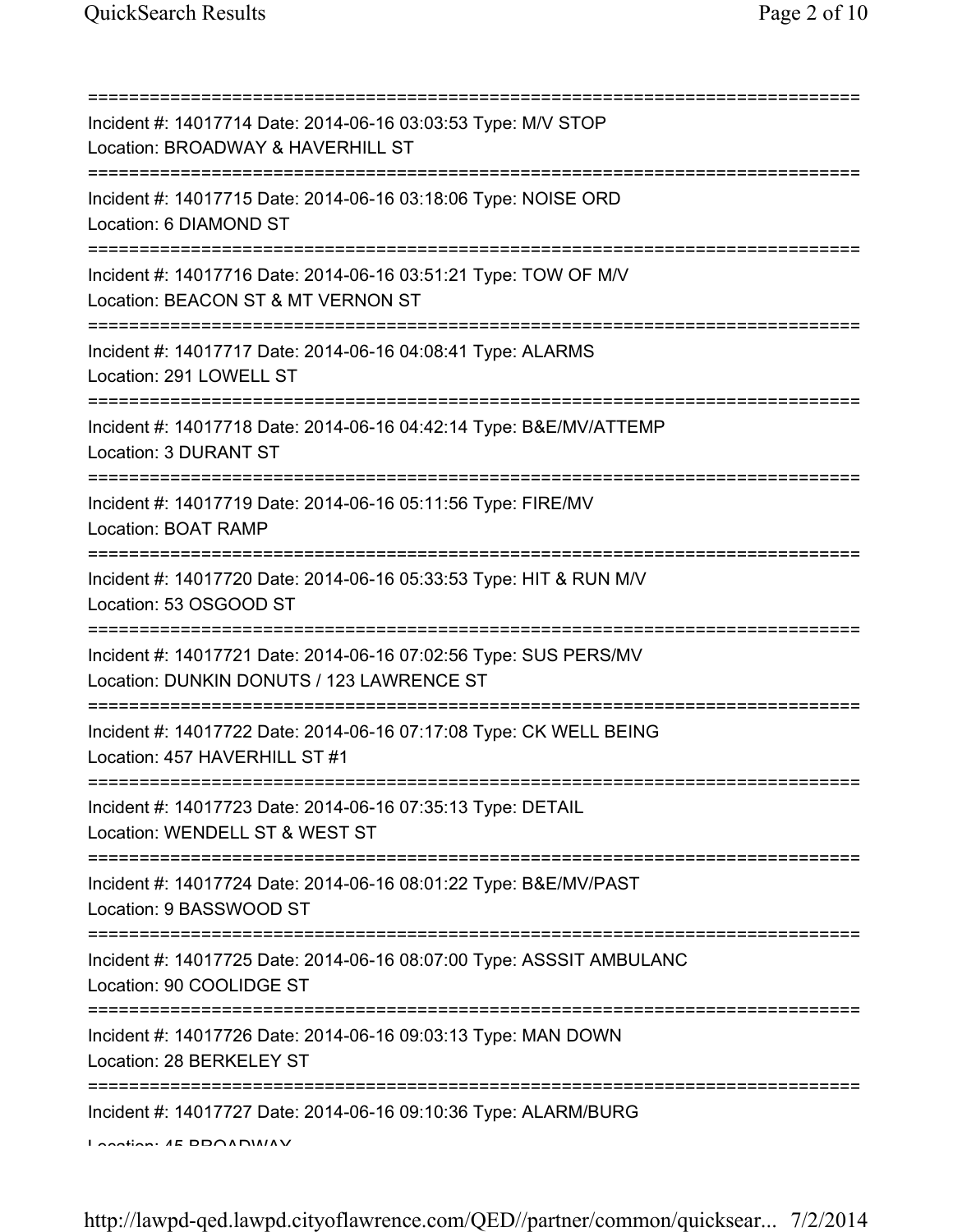| Incident #: 14017728 Date: 2014-06-16 09:14:55 Type: MEDIC SUPPORT<br>Location: 1 TREMONT ST #7                                                          |
|----------------------------------------------------------------------------------------------------------------------------------------------------------|
| Incident #: 14017729 Date: 2014-06-16 09:24:05 Type: DK (DRUNK)<br>Location: COMMON ST & LAWRENCE ST<br>:===================                             |
| Incident #: 14017730 Date: 2014-06-16 09:31:58 Type: E911 HANGUP<br>Location: 532 HAMPSHIRE ST<br>=====================================                  |
| Incident #: 14017731 Date: 2014-06-16 09:38:27 Type: DISTURBANCE<br>Location: 71 BASSWOOD ST FL 2NDFL                                                    |
| Incident #: 14017732 Date: 2014-06-16 09:38:41 Type: GEN OFFENCES<br>Location: 226 ESSEX ST                                                              |
| Incident #: 14017733 Date: 2014-06-16 09:39:09 Type: MAL DAMAGE<br>Location: 22 WEARE ST                                                                 |
| Incident #: 14017734 Date: 2014-06-16 09:48:04 Type: ALARM/BURG<br>Location: LIFESTYLES FURNITURE / 33 S BROADWAY<br>=================================== |
| Incident #: 14017735 Date: 2014-06-16 09:57:04 Type: B&E/PAST<br>Location: ALTAMIRA MARKET #2 / 88 BROADWAY<br>;==========================               |
| Incident #: 14017736 Date: 2014-06-16 10:00:05 Type: SUS PERS/MV<br>Location: 700 ESSEX ST                                                               |
| ===================<br>Incident #: 14017737 Date: 2014-06-16 10:07:30 Type: DISTURBANCE<br>Location: MERRIMACK MOTORS / 17 MERRIMACK ST                  |
| Incident #: 14017738 Date: 2014-06-16 10:22:20 Type: HIT & RUN M/V<br>Location: AMABLE SUPERMARKET / 304 JACKSON ST                                      |
| Incident #: 14017739 Date: 2014-06-16 10:24:34 Type: DOMESTIC/PROG<br>Location: 82 FARLEY ST #2                                                          |
| Incident #: 14017740 Date: 2014-06-16 10:29:43 Type: INVEST CONT<br>Location: 199 E HAVERHILL ST                                                         |
| Incident #: 14017741 Date: 2014-06-16 10:33:27 Type: LARCENY/PAST                                                                                        |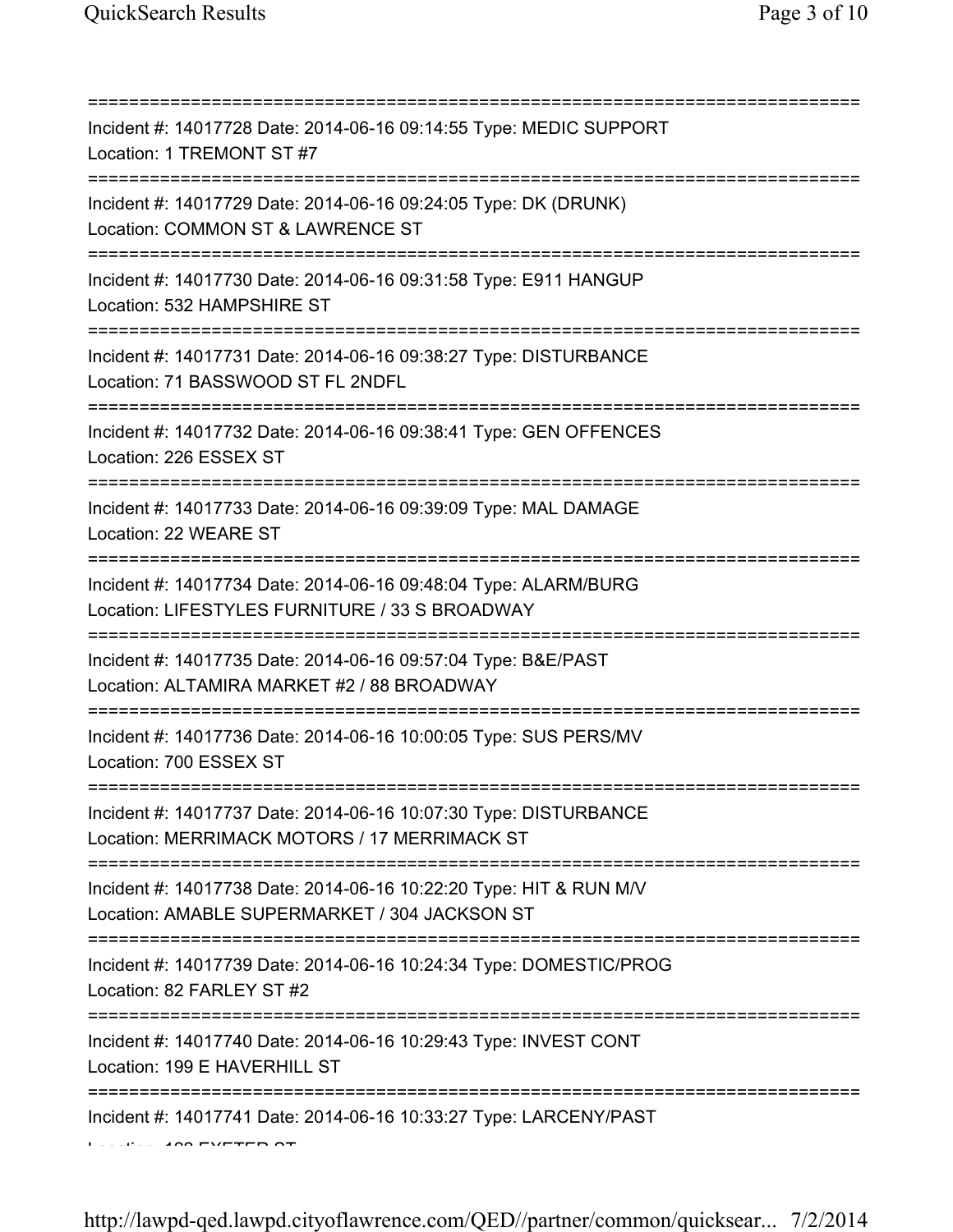Location: 305 PROSPECT ST

=========================================================================== Incident #: 14017745 Date: 2014-06-16 10:36:55 Type: MAL DAMAGE Location: 65 BROOK ST =========================================================================== Incident #: 14017742 Date: 2014-06-16 10:51:03 Type: M/V STOP Location: 487 ESSEX ST =========================================================================== Incident #: 14017743 Date: 2014-06-16 10:53:04 Type: SUS PERS/MV Location: AMES ST & YALE ST =========================================================================== Incident #: 14017744 Date: 2014-06-16 10:55:42 Type: DISTURBANCE Location: 33 MONMOUTH ST FL 1 =========================================================================== Incident #: 14017746 Date: 2014-06-16 10:59:52 Type: STOLEN PROP Location: METHUEN & APPLETON =========================================================================== Incident #: 14017747 Date: 2014-06-16 11:07:49 Type: NOTIFICATION Location: 7 W LAUREL ST =========================================================================== Incident #: 14017748 Date: 2014-06-16 11:16:24 Type: CK WELL BEING Location: 11 WINTER ST =========================================================================== Incident #: 14017749 Date: 2014-06-16 11:32:00 Type: DRUG VIO Location: 141 AMESBURY ST #506 =========================================================================== Incident #: 14017750 Date: 2014-06-16 11:42:20 Type: WIRE DOWN Location: 30 GLENN ST =========================================================================== Incident #: 14017751 Date: 2014-06-16 11:53:48 Type: AUTO ACC/UNK PI Location: 133 LAWRENCE ST =========================================================================== Incident #: 14017752 Date: 2014-06-16 12:23:48 Type: AUTO ACC/PI Location: 2 SARATOGA ST =========================================================================== Incident #: 14017753 Date: 2014-06-16 12:25:09 Type: SUS PERS/MV Location: MARKET ST & S UNION ST =========================================================================== Incident #: 14017754 Date: 2014-06-16 12:43:48 Type: B&E FOLLOW UP Location: 250 SALEM ST =========================================================================== Incident #: 14017755 Date: 2014-06-16 12:48:17 Type: 209A/VIOLATION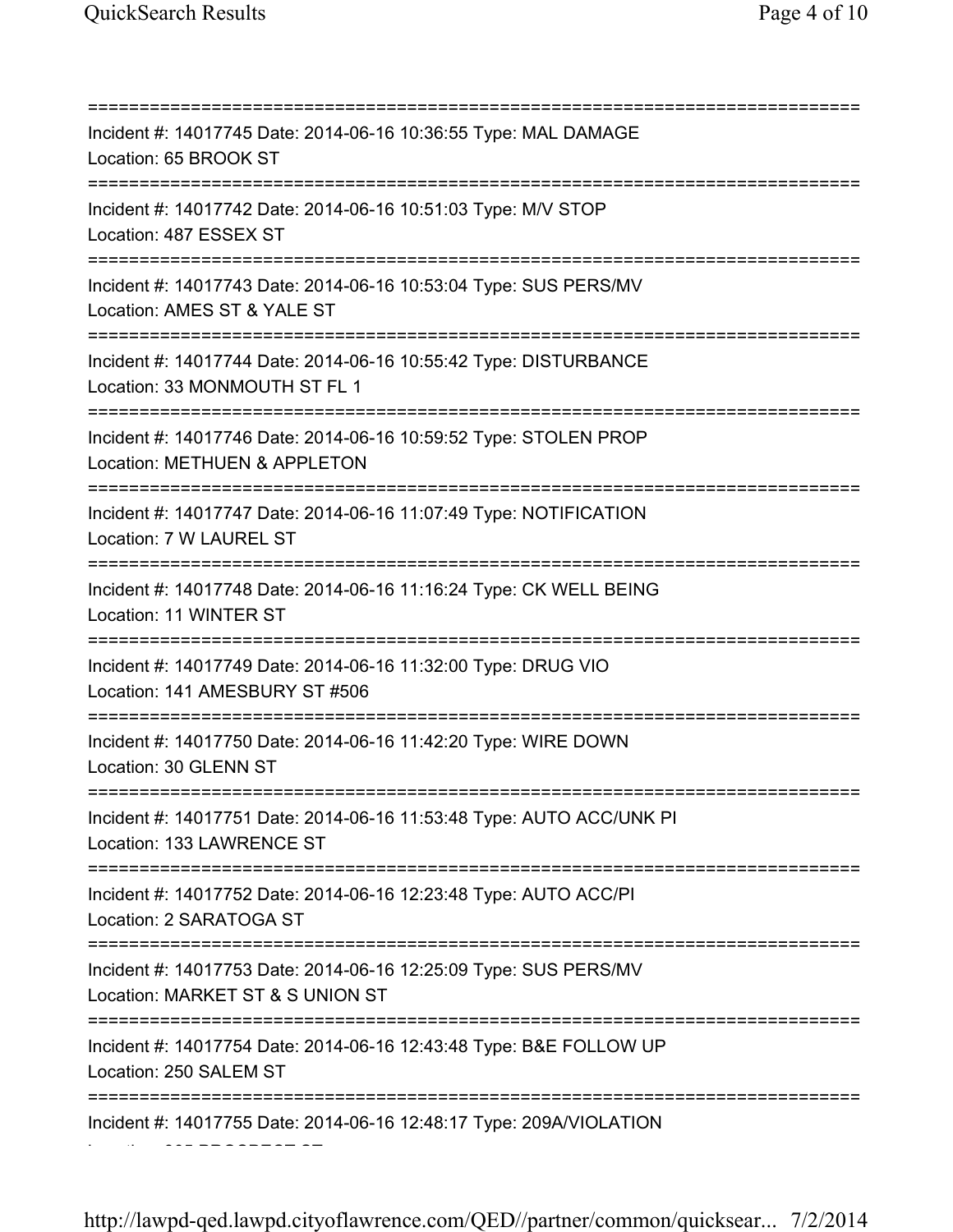=========================================================================== Incident #: 14017756 Date: 2014-06-16 12:56:10 Type: WIRE DOWN Location: WHITTEMORE PERLITE CO INC / 30 GLENN ST =========================================================================== Incident #: 14017757 Date: 2014-06-16 13:07:39 Type: IDENTITY THEFT Location: 36 BOXFORD ST FL 2 =========================================================================== Incident #: 14017759 Date: 2014-06-16 13:32:30 Type: ASSIST FIRE Location: LAWRENCE ST & OAK ST =========================================================================== Incident #: 14017758 Date: 2014-06-16 13:32:37 Type: DRUG VIO Location: 50 BROADWAY =========================================================================== Incident #: 14017760 Date: 2014-06-16 13:49:52 Type: DRUG OVERDOSE Location: ARLINGTON ST & EXCHANGE ST =========================================================================== Incident #: 14017762 Date: 2014-06-16 13:57:28 Type: KEEP PEACE Location: 91 SUMMER ST #7 =========================================================================== Incident #: 14017761 Date: 2014-06-16 13:57:36 Type: 209A/VIOLATION Location: 14 SPRUCE ST =========================================================================== Incident #: 14017763 Date: 2014-06-16 14:11:49 Type: SUS PERS/MV Location: EVERETT ST & SALEM ST =========================================================================== Incident #: 14017766 Date: 2014-06-16 14:12:39 Type: STOL/MV/PAS Location: 275 HIGH ST =========================================================================== Incident #: 14017764 Date: 2014-06-16 14:13:05 Type: ALARM/BURG Location: WALL RESD / 65 DURSO AV =========================================================================== Incident #: 14017765 Date: 2014-06-16 14:20:10 Type: A&B D/W/ PROG Location: 54 SULLIVAN AV =========================================================================== Incident #: 14017767 Date: 2014-06-16 14:27:56 Type: 911 HANG UP Location: SAUNDERS SCHOOL APTS / 243 S BROADWAY =========================================================================== Incident #: 14017768 Date: 2014-06-16 14:33:50 Type: AUTO ACC/NO PI Location: ANDOVER ST & CARLETON ST =========================================================================== Incident #: 14017769 Date: 2014-06-16 14:41:18 Type: DOMESTIC/PROG

http://lawpd-qed.lawpd.cityoflawrence.com/QED//partner/common/quicksear... 7/2/2014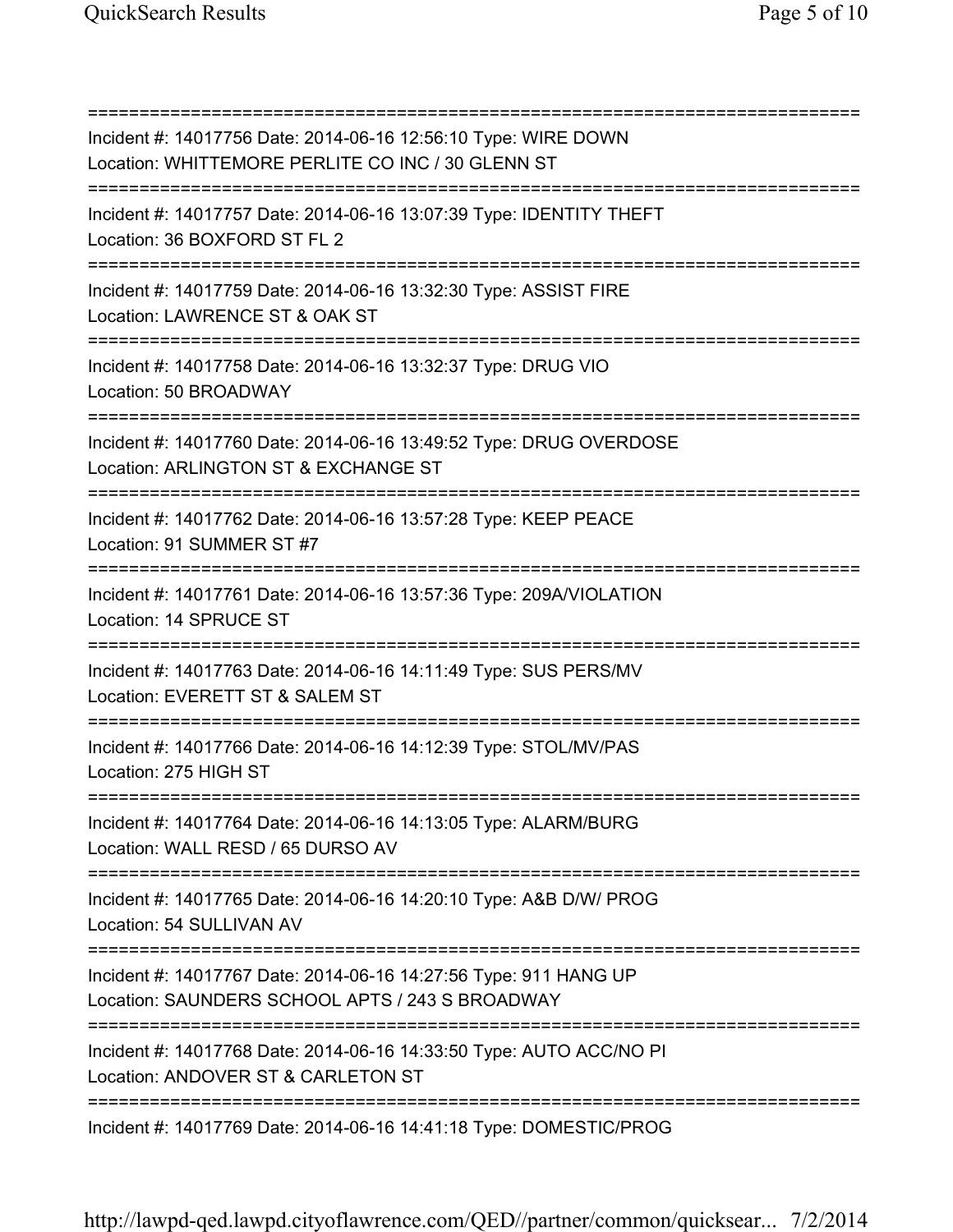=========================================================================== Incident #: 14017770 Date: 2014-06-16 14:46:21 Type: MAL DAMAGE Location: SARATOGA ST & STEARNS AV =========================================================================== Incident #: 14017771 Date: 2014-06-16 15:01:44 Type: STOL/MV/PAS Location: 114 MARSTON ST =========================================================================== Incident #: 14017773 Date: 2014-06-16 15:29:24 Type: PARK & WALK Location: BROADWAY & HAVERHILL ST =========================================================================== Incident #: 14017774 Date: 2014-06-16 15:29:49 Type: STOLEN PROP Location: 47 BODWELL ST =========================================================================== Incident #: 14017772 Date: 2014-06-16 15:32:02 Type: DOMESTIC/PROG Location: 200 COMMON ST =========================================================================== Incident #: 14017775 Date: 2014-06-16 15:44:22 Type: ALARM/BURG Location: 23 JEFFERSON ST =========================================================================== Incident #: 14017776 Date: 2014-06-16 15:45:31 Type: B&E FOLLOW UP Location: 250 SALEM ST =========================================================================== Incident #: 14017778 Date: 2014-06-16 15:50:12 Type: MAL DAMAGE Location: 188 OLIVE AV =========================================================================== Incident #: 14017779 Date: 2014-06-16 15:55:21 Type: MAL DAMAGE Location: 359 HAVERHILL ST #2A =========================================================================== Incident #: 14017777 Date: 2014-06-16 15:56:17 Type: AUTO ACC/NO PI Location: 5 CROSS ST =========================================================================== Incident #: 14017780 Date: 2014-06-16 16:51:53 Type: 911 HANG UP Location: 73 BEACON ST =========================================================================== Incident #: 14017781 Date: 2014-06-16 16:58:32 Type: HIT & RUN M/V Location: SUMMER ST =========================================================================== Incident #: 14017782 Date: 2014-06-16 17:20:12 Type: DISORDERLY Location: HIGGINS STATE POOL / 180 CRAWFORD ST =========================================================================== Incident #: 14017783 Date: 2014-06-16 17:23:01 Type: SUS PERS/MV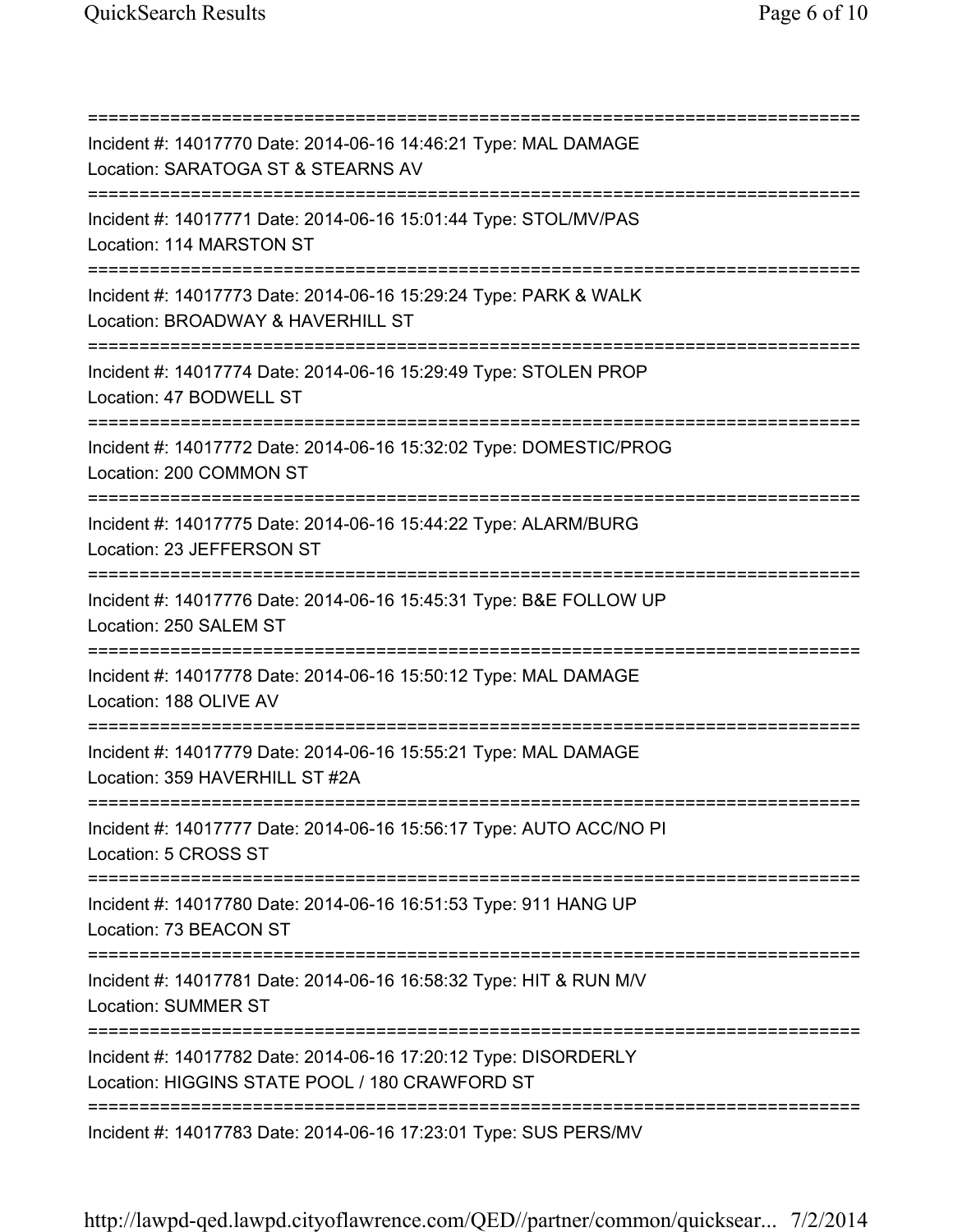| Location: KEIGHLEY CT & BERKELEY ST                                                                                                                                                               |
|---------------------------------------------------------------------------------------------------------------------------------------------------------------------------------------------------|
| ================================<br>Incident #: 14017784 Date: 2014-06-16 17:26:19 Type: MV/BLOCKING<br>Location: GRAFTON ST & WINTHROP AVE                                                       |
| Incident #: 14017785 Date: 2014-06-16 17:27:11 Type: MV/BLOCKING<br>Location: 42 HOLLY ST                                                                                                         |
| Incident #: 14017786 Date: 2014-06-16 17:35:24 Type: WARRANT SERVE<br>Location: 270 E HAVERHILL ST #8                                                                                             |
| Incident #: 14017787 Date: 2014-06-16 17:40:52 Type: MAN DOWN<br>Location: 174 BERKELEY ST FL 1                                                                                                   |
| Incident #: 14017788 Date: 2014-06-16 17:52:04 Type: ALARM/BURG<br>Location: AEROFLEX METELICS EAST / 9 HAMPSHIRE ST<br>====================================<br>--------------------------------- |
| Incident #: 14017789 Date: 2014-06-16 18:06:41 Type: NEIGHBOR PROB<br>Location: 441 RIVERSIDE DR #1 FL 1                                                                                          |
| Incident #: 14017790 Date: 2014-06-16 18:11:48 Type: DOMESTIC/PROG<br>Location: 71 MAY ST FL 2                                                                                                    |
| Incident #: 14017791 Date: 2014-06-16 18:35:21 Type: MEDIC SUPPORT<br>Location: 21 WESTCHESTER DR                                                                                                 |
| Incident #: 14017792 Date: 2014-06-16 18:36:52 Type: ALARM/BURG<br>Location: RESIDENCE; MARTE, WAGNER9788074655 / 73 BEACON ST                                                                    |
| Incident #: 14017794 Date: 2014-06-16 18:38:08 Type: DK (DRUNK)<br>Location: AMESBURY ST & LAWRENCE ST                                                                                            |
| Incident #: 14017793 Date: 2014-06-16 18:38:16 Type: M/V STOP<br>Location: STORROW ST & WOODLAND ST                                                                                               |
| ------------------<br>Incident #: 14017795 Date: 2014-06-16 18:42:26 Type: SUS PERS/MV<br>Location: BRADFORD ST & BROADWAY                                                                        |
| ================<br>Incident #: 14017796 Date: 2014-06-16 18:55:54 Type: TOW OF M/V<br>Location: 266 BROADWAY                                                                                     |
| Incident #: 44047707 Deta: 2044 06:46:40:20:00 Tune: LINIATENEDOUILD                                                                                                                              |

http://lawpd-qed.lawpd.cityoflawrence.com/QED//partner/common/quicksear... 7/2/2014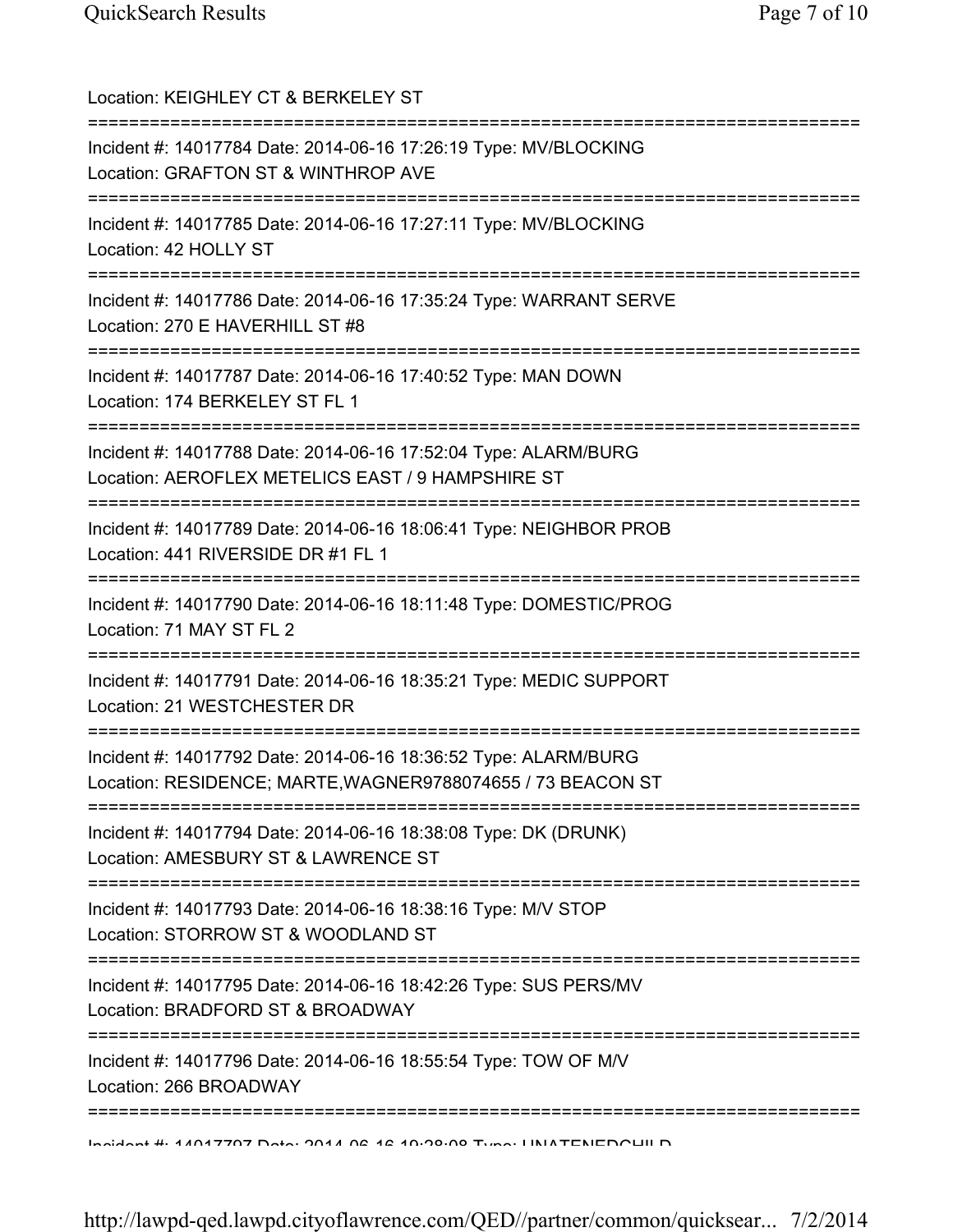| Location: 6 SAUNDERS ST<br>======================================                                                                       |
|-----------------------------------------------------------------------------------------------------------------------------------------|
| Incident #: 14017798 Date: 2014-06-16 19:33:16 Type: NOISE ORD<br>Location: 74 HOWARD ST<br>=======================                     |
| Incident #: 14017799 Date: 2014-06-16 19:39:58 Type: NEIGHBOR PROB<br>Location: 8 CARLSON RD<br>====================================    |
| Incident #: 14017800 Date: 2014-06-16 19:41:34 Type: KEEP PEACE<br>Location: 158 WEST ST<br>=============================               |
| Incident #: 14017801 Date: 2014-06-16 20:00:21 Type: DK (DRUNK)<br>Location: BROADWAY & COMMON ST                                       |
| Incident #: 14017802 Date: 2014-06-16 20:07:23 Type: SUS PERS/MV<br>Location: 58 SALEM ST                                               |
| Incident #: 14017803 Date: 2014-06-16 20:33:08 Type: LOUD NOISE<br>Location: 92 FARNHAM ST                                              |
| ===============================<br>Incident #: 14017804 Date: 2014-06-16 20:42:24 Type: NEIGHBOR PROB<br>Location: 150 SARATOGA ST      |
| Incident #: 14017805 Date: 2014-06-16 20:44:33 Type: ASSIST FIRE<br>Location: 457 HAVERHILL ST #1                                       |
| Incident #: 14017806 Date: 2014-06-16 20:45:32 Type: LOUD NOISE<br>Location: BROOKLINE ST & MARSTON ST                                  |
| Incident #: 14017807 Date: 2014-06-16 20:58:12 Type: FRAUD<br>Location: 354 MERRIMACK ST                                                |
| :=============================<br>Incident #: 14017808 Date: 2014-06-16 21:25:54 Type: LOUD NOISE<br>Location: 18 PHILLIPS ST           |
| :========================<br>Incident #: 14017809 Date: 2014-06-16 21:28:04 Type: M/V STOP<br>Location: GEISLER STATE POOL / 50 HIGH ST |
| Incident #: 14017810 Date: 2014-06-16 21:30:05 Type: NOISE ORD<br>Location: MIRANDAS RESTAURANT / 100 S BROADWAY                        |
|                                                                                                                                         |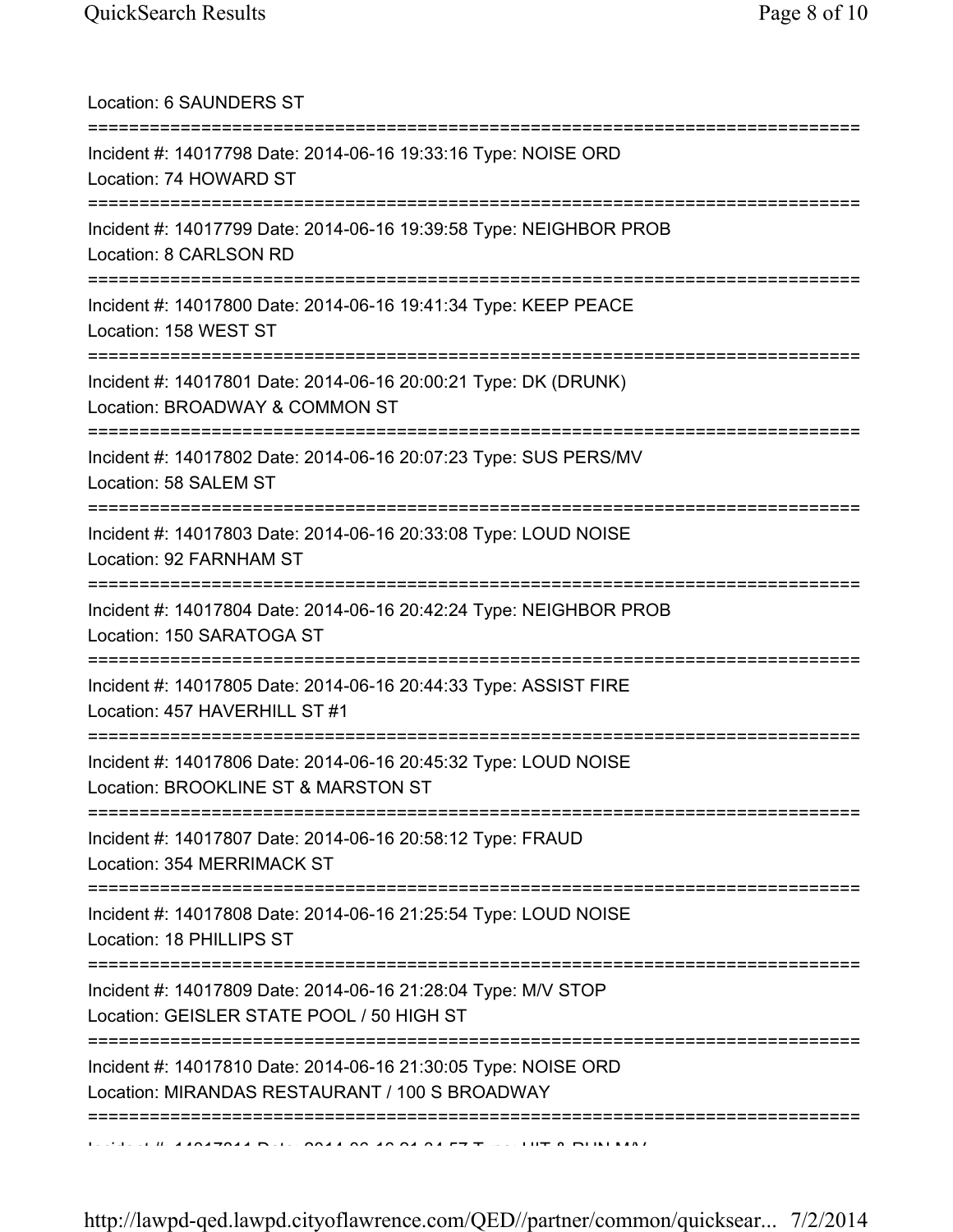| Location: 200 BRUCE ST                                                                                               |
|----------------------------------------------------------------------------------------------------------------------|
| Incident #: 14017812 Date: 2014-06-16 21:37:58 Type: DOMESTIC/PROG<br>Location: 50 MARSTON ST FL 2                   |
| Incident #: 14017813 Date: 2014-06-16 21:43:10 Type: BUILDING CHK<br>Location: 380 LOWELL ST                         |
| Incident #: 14017814 Date: 2014-06-16 21:50:27 Type: B&E/PAST<br>Location: 66 WATER ST FL 1                          |
| Incident #: 14017815 Date: 2014-06-16 21:59:49 Type: M/V STOP<br>Location: 380 LOWELL ST                             |
| Incident #: 14017816 Date: 2014-06-16 22:00:11 Type: M/V STOP<br>Location: KATHERINE ST & WOODLAND ST                |
| Incident #: 14017817 Date: 2014-06-16 22:19:40 Type: SUS PERS/MV<br><b>Location: BARKER ST</b>                       |
| Incident #: 14017818 Date: 2014-06-16 22:29:59 Type: INVESTIGATION<br>Location: 55 SWAN ST                           |
| Incident #: 14017819 Date: 2014-06-16 22:41:31 Type: SUS PERS/MV<br>Location: 32 LYNN ST                             |
| Incident #: 14017820 Date: 2014-06-16 22:59:24 Type: NOISE ORD<br>Location: 55 BENNINGTON ST                         |
| Incident #: 14017821 Date: 2014-06-16 23:09:01 Type: SUS PERS/MV<br>Location: 155 BENNINGTON ST                      |
| Incident #: 14017822 Date: 2014-06-16 23:10:30 Type: ALARM/BURG<br>Location: RIVERWALK PROPERTIES / 280 MERRIMACK ST |
| Incident #: 14017823 Date: 2014-06-16 23:26:52 Type: B&E/PAST<br>Location: 37 BENNINGTON ST FL 3                     |
| Incident #: 14017824 Date: 2014-06-16 23:31:29 Type: INVESTIGATION<br>Location: 90 LOWELL ST                         |
|                                                                                                                      |

http://lawpd-qed.lawpd.cityoflawrence.com/QED//partner/common/quicksear... 7/2/2014

Incident #: 14017825 Date: 2014 06 16 23:43:57 Type: AUTO ACC/NO PI